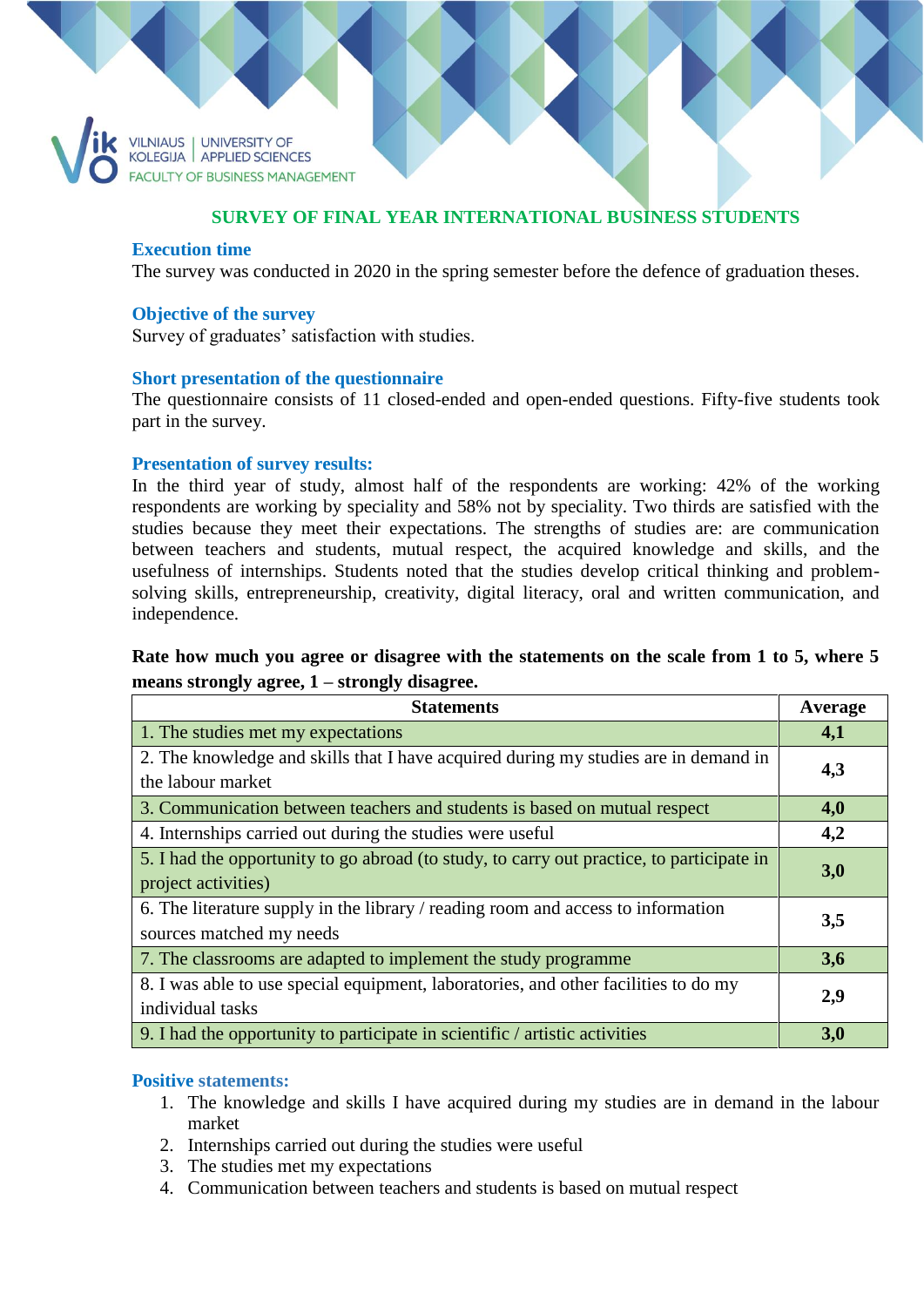

- 5. The classrooms are adapted to implement the study programme
- 6. The literature supply in the library / reading room and access to information sources matched my needs

### **Points to improve:**

- 1. I was unable to use special equipment, laboratories, and other facilities to do my individual tasks (there is a lack of laboratories equipped with the studied subjects, there is a lack of means necessary for organizing practical sessions and premises adapted for practical sessions)
- 2. To supplement studies with business organization and investment issues.

### **What skills did you develop while studying?**

| <b>Statements</b>                                                               | Average |
|---------------------------------------------------------------------------------|---------|
| 1. Critical thinking and problem solving                                        | 4,4     |
| 2. Cooperation                                                                  | 4,4     |
| 3. Creativity                                                                   | 4,3     |
| 4. Digital literacy (reliable and critical use of information and communication | 4,6     |
| technologies                                                                    |         |
| 5. Independence                                                                 | 4,3     |
| 6. Effective oral and written communication                                     | 4,1     |
| 7. Career management                                                            | 4,1     |

The respondents stated that during the study years they mostly improved their digital literacy, critical thinking, collaboration, creativity and independence.

#### **How well are you ready for a professional career after graduation:**

| 1. Enough to work under the acquired education                          | 25 percent |
|-------------------------------------------------------------------------|------------|
| 2. Sufficiently enough to be able to work under the acquired education  | 54 percent |
| 3. Insufficient, the employment will require learning everything        | 7 percent  |
| 4. Insufficient, but I do not plan to work under the acquired education | 14 percent |
| 5. Other (please enter)                                                 |            |

More than half of the respondents stated that they were ready for a professional career after graduation, 7% said they were not prepared enough and would have to learn everything again when they start working. And 14 percent said they were not planning to work under the acquired education.

## **Would you recommend your friends / colleagues / acquaintances to choose this study programme?**

| 1. Yes          | 38 percent |
|-----------------|------------|
| 2. Probably yes | 51 percent |
| 3. Probably not | 11 percent |
| 4. No           | 0 percent  |